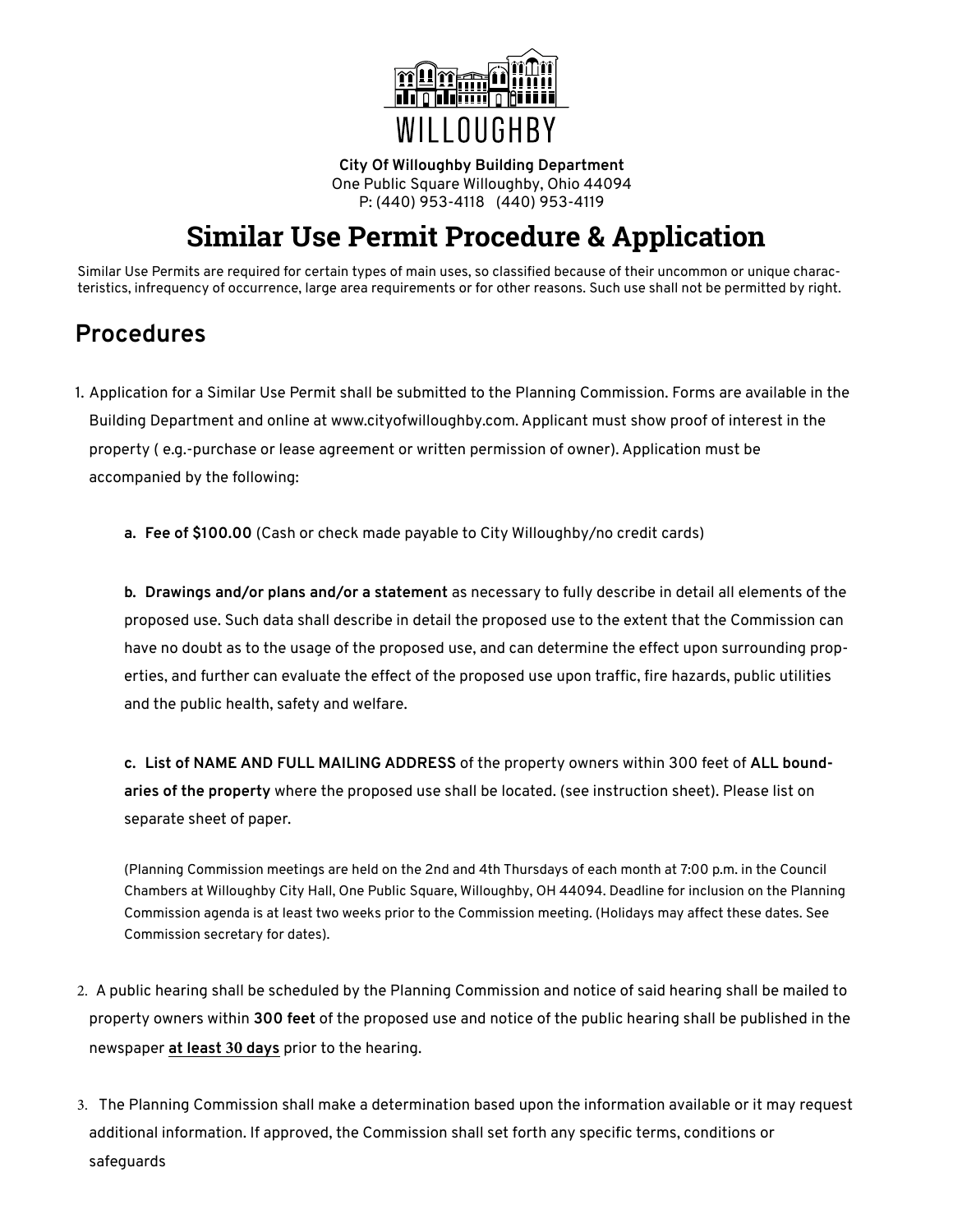that shall be required so that the proposed use will conform with the intent and standards of the district. A Similar Use Permit shall be issued and it shall be posted and openly displayed on the premises for which the Similar Use Permit has been issued.

4. Approval of the Similar Use Permit shall become null and void if not carried out within one year after date of approval. The city may revoke the permit upon written evidence by any citizen or Official of violation of the Zoning Code and/or written terms and conditions upon which the approval was granted.

### **Site**

- **1. Address** Address of the property for which the Conditional Use Permit is requested.
- **2. Permanent Parcel Number -** The number assigned to the property by the Lake County Auditor's office.
- **3. Zoning District** As identified on the official zoning map of the City of Willoughby. (Staff can assist you).
- **4. Occupant Name -** Name(s) of business occupant(s).

# **Owner/Applicant**

- **5. Property Owner** Person who owns/holds title or lien to said property.
- **6. Applicant** The applicant may be any person authorized by the landowner to request a Similar Use Permit. Evidence of such authority, such as a purchase or lease agreement or option instrument, may be required.

# **Proposed Use and Conditions**

**7.** Describe as clearly as possible the proposed activity or use for which the Similar Use Permit is requested. Describe any specific conditions which the Planning Commission may consider.

# **Documentation**

- **8.** Attach additional information (drawings, pictures, or exhibits) which will assist the Planning Commission to make a formal and timely decision.
- **9.** Provide the list (as specified on l(c) under **Procedures**) of property owners (including names and addresses) within 300 feet of premises requesting the Similar Use Permit (CUP).

# **Submittal**

- **10. Submit \$100.00 filing fee.** (Cash or Check: checks made payable to the City of Willoughby) Credit cards are **NOT** accepted.
- **11. SIGN AND DATE THE BOTTOM OF THE APPLICATION.**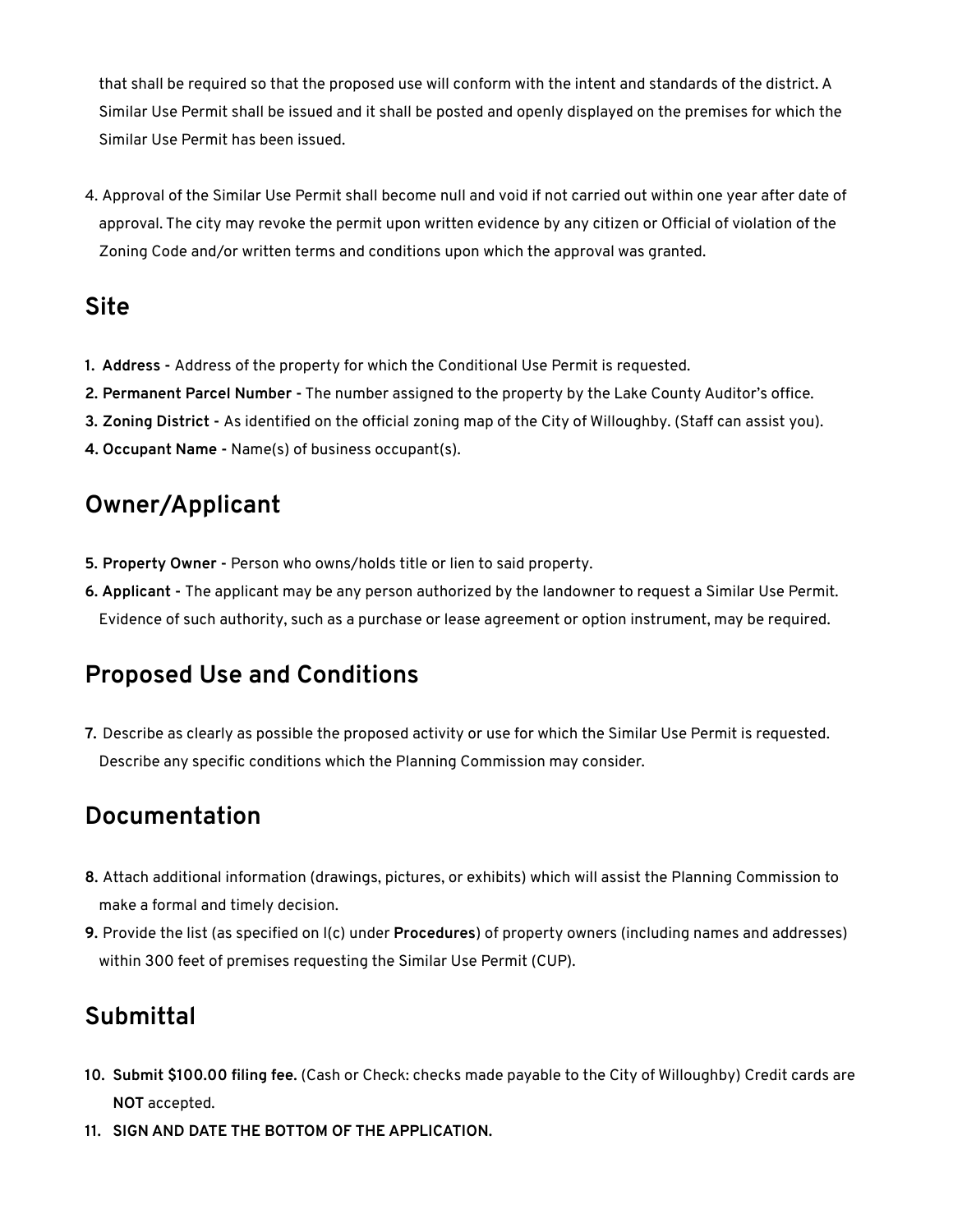# **Similar Use Permit Application**

| <b>Site</b>                                                                     |  |                                                                                                          |
|---------------------------------------------------------------------------------|--|----------------------------------------------------------------------------------------------------------|
|                                                                                 |  |                                                                                                          |
|                                                                                 |  |                                                                                                          |
|                                                                                 |  |                                                                                                          |
| <b>Property Owner</b>                                                           |  |                                                                                                          |
|                                                                                 |  |                                                                                                          |
|                                                                                 |  |                                                                                                          |
|                                                                                 |  |                                                                                                          |
|                                                                                 |  |                                                                                                          |
| Applicant                                                                       |  |                                                                                                          |
|                                                                                 |  |                                                                                                          |
|                                                                                 |  |                                                                                                          |
|                                                                                 |  |                                                                                                          |
|                                                                                 |  |                                                                                                          |
| <b>Proposed Use and Conditions</b><br>Documentation                             |  |                                                                                                          |
|                                                                                 |  |                                                                                                          |
| Briefly describe exhibits which are part of this application:                   |  |                                                                                                          |
|                                                                                 |  |                                                                                                          |
|                                                                                 |  |                                                                                                          |
| paper) within 300 feet of the parcel address. (See item I(c) under Procedures). |  | 9. This application MUST BE ACCOMPANIED by a list of surrounding property owners (on a separate piece of |
| <b>Submittal</b>                                                                |  |                                                                                                          |
|                                                                                 |  | 10. Filing fee: \$100.00 Cash   Check No. _ _ _ _ _ _ _ _ _ Receipt No. _ _ _ _ _ _ _ _                  |
|                                                                                 |  |                                                                                                          |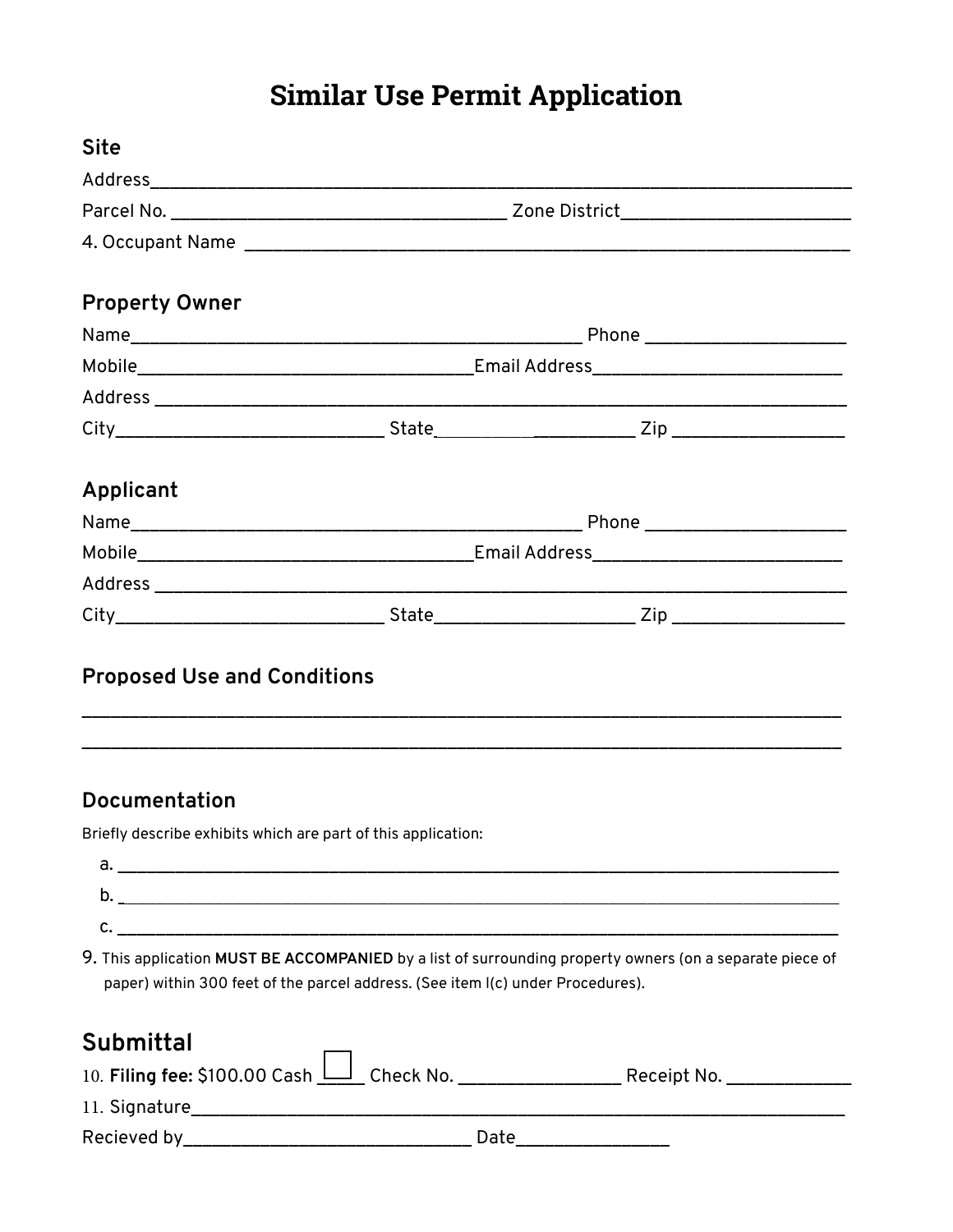# **City Of Willoughby Flow Chart For Similar Use Permit Approval**

(Codified Ordinance 1109.05)